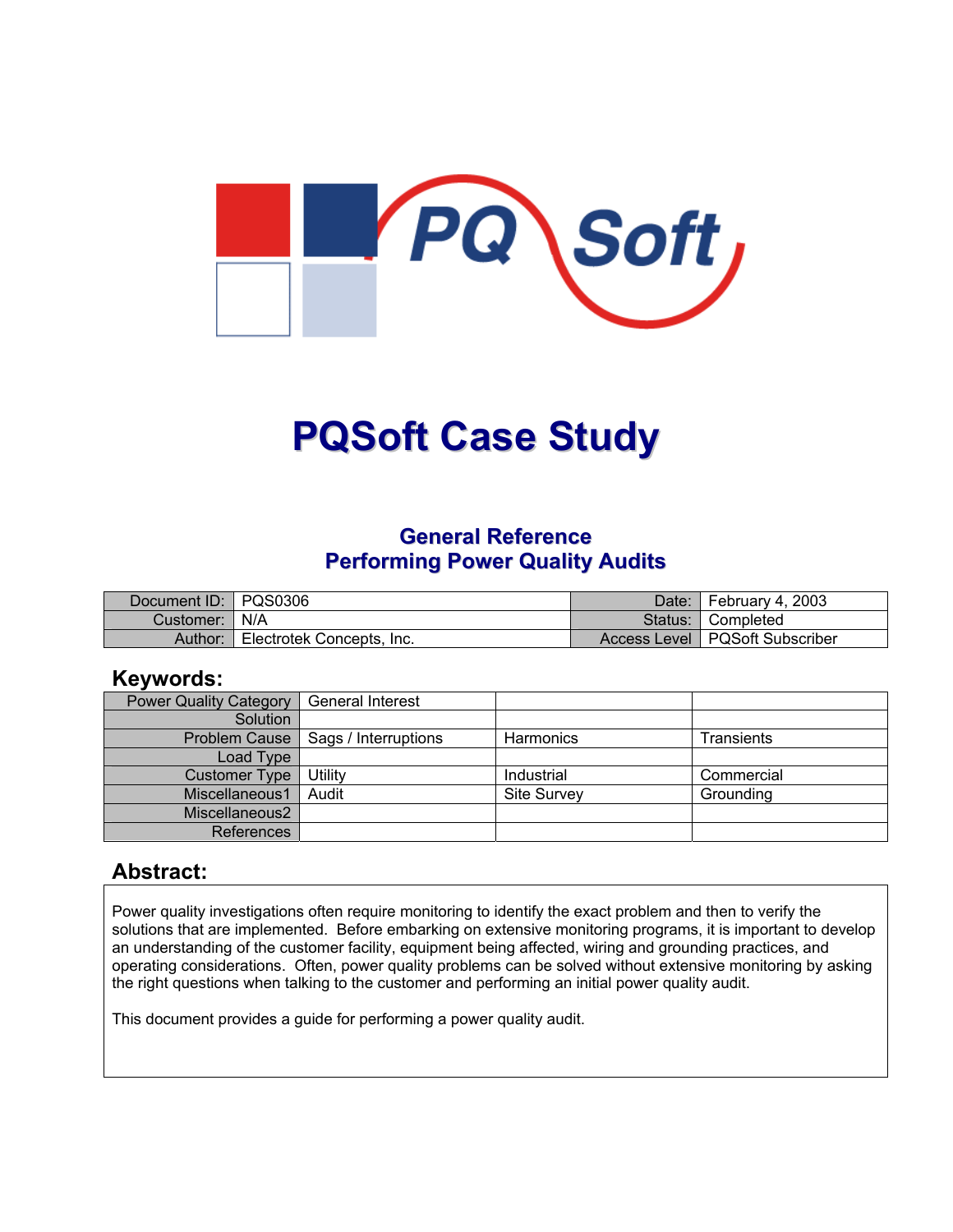# <span id="page-1-0"></span>**TABLE OF CONTENTS**

# **LIST OF FIGURES**

# **LIST OF TABLES**

### **RELATED STANDARDS**

IEEE Standard 1159 IEEE Standard 1346 IEEE Standard 1250 IEEE Standard 1036 IEEE Standard 519

### **GLOSSARY AND ACRONYMS**

| ASD         | Adjustable-Speed Drive                            |
|-------------|---------------------------------------------------|
| <b>CVT</b>  | <b>Constant Voltage Transformer</b>               |
| <b>GPR</b>  | <b>Ground Potential Rise</b>                      |
| <b>IEEE</b> | Institute of Electrical and Electronics Engineers |
| <b>MOV</b>  | <b>Metal Oxide Varistor</b>                       |
| <b>PWM</b>  | <b>Pulse Width Modulation</b>                     |
| <b>TVSS</b> | <b>Transient Voltage Surge Suppressors</b>        |
| <b>UPS</b>  | Uninterruptible Power Supply                      |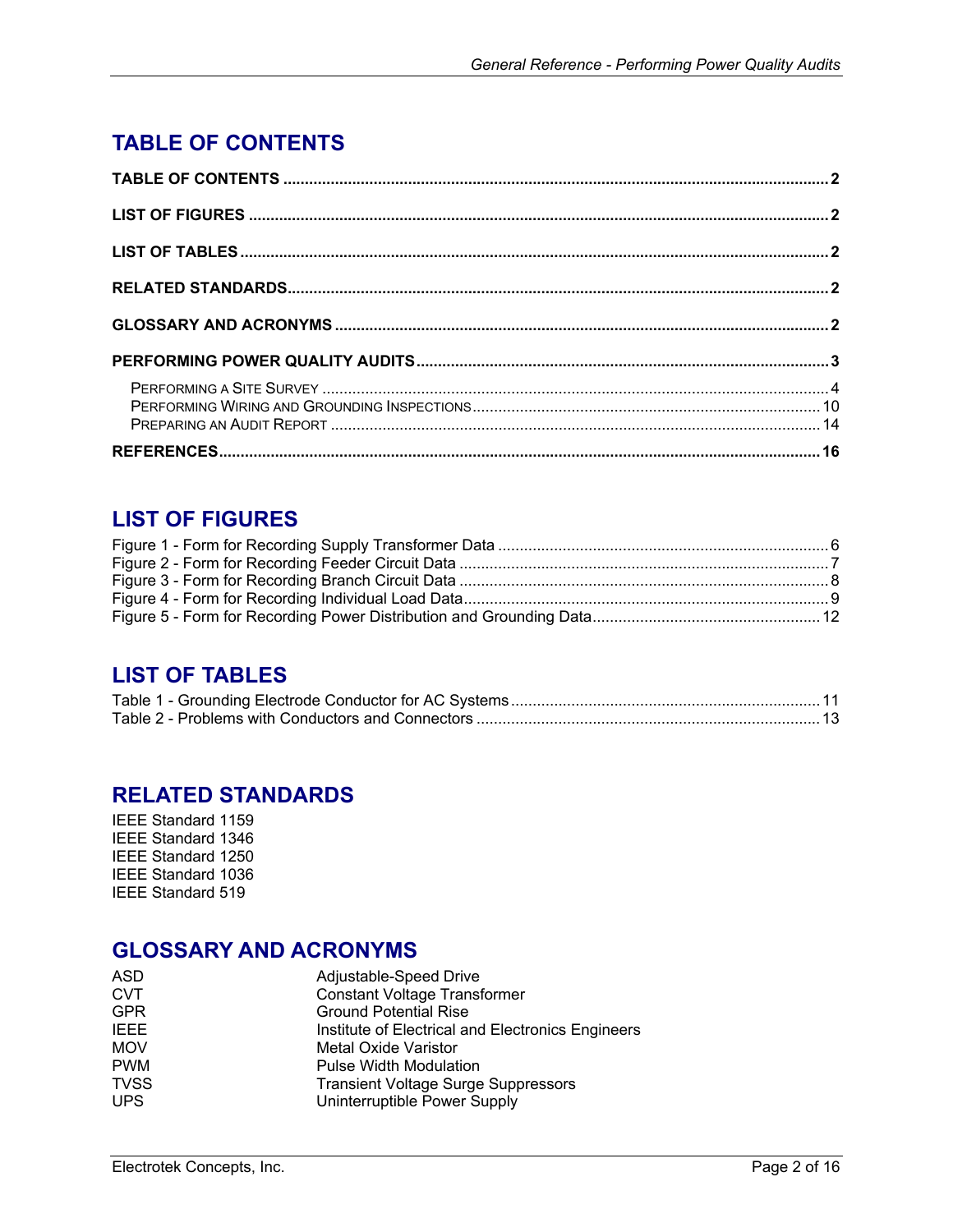# <span id="page-2-0"></span>**PERFORMING POWER QUALITY AUDITS**

Power quality investigations often require monitoring to identify the exact problem and then to verify the solutions that are implemented. Before embarking on extensive monitoring programs, it is important to develop an understanding of the customer facility, equipment being affected, wiring and grounding practices, and operating considerations. Often, power quality problems can be solved without extensive monitoring by asking the right questions when talking to the customer and performing an initial site survey. Audit procedures generally include the following steps:

- 1. Obtaining customer input
- 2. Defining objectives (scope) of the work
- 3. Collecting data and conducting an equipment inventory
- 4. Wiring and grounding inspections
- 5. Determining monitoring locations
- 6. Selecting appropriate monitoring equipment
- 7. Preparing an audit report

Utilities are generally blamed for power quality problems. They are not necessarily responsible. There are four sources for most customer-encountered problems:

- 1. Natural phenomena (e.g., inclement weather)
- 2. Normal utility operations (e.g., automatic protection system operations)
- 3. Neighboring customers (e.g., welding equipment adjacent to an office)
- 4. Customer's own equipment and facilities.

While most problems have nothing to do with the utility, customers often blame the utility for causing or contributing to the problem. In fact, eighty percent of all power quality related problems in commercial and industrial facilities are caused on the customer side of the meter. In residential facilities, eighty percent of the problems are due to weather and weather-related actions.

The first step is to understand how customers perceive power quality problems. Customers rarely see or understand these problems. They see symptoms of them and the resulting difficulties in their businesses and homes.

Some of the more common symptoms include:

- − Equipment damage
- − Blinking digital displays
- Data or information loss / software glitches
- Loss of instructional programming and controller timing
- An abnormal number of service calls on sensitive equipment
- − Disk drive problems / computers re-booting
- − Static shock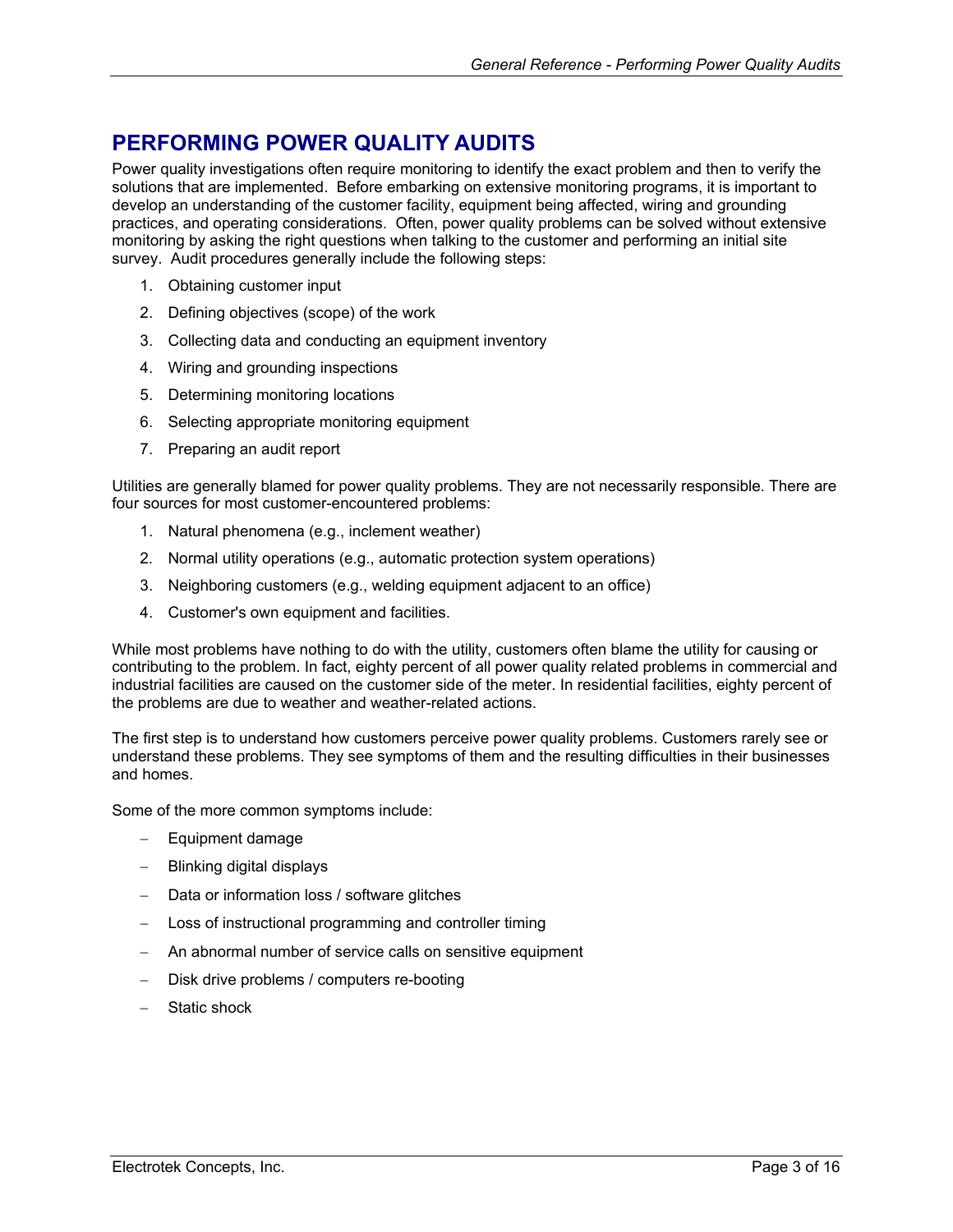#### <span id="page-3-0"></span>*Performing a Site Survey*

#### **Data Collection Process**

The initial site survey should be designed to obtain as much information as possible about the customer facility and the problems being experienced. Specific information that should be obtained at this stage includes:

- 1. Customer information:
	- a. company and contact name
	- b. address and phone/fax/e-mail
- 2. Nature of the problems:
	- a. data or information loss
	- b. nuisance trips of motor drives or other power-electronic devices
	- c. electronic component failures
	- d. control system malfunctions
	- e. equipment damage
- 3. Impact on operations:
	- a. stop or slow production
	- b. lost production or sales
	- c. reduced product quality
	- d. scrap / restart
- 4. Characteristics of the sensitive equipment experiencing problems:
	- a. equipment design information
	- b. equipment ride-through characteristics
	- c. equipment application guides or installation/user manuals
- 5. Frequency and timing:
	- a. time of day, day of week/month, dates of occurrence
	- b. repetitive (e.g., same time every day)
- 6. Coincident problems or known operations that occur at the same time:
	- a. motor starting or slowing down
	- b. capacitor switching
	- c. lights blink on and off momentarily
	- d. weather conditions
- 7. Possible sources of power quality variations within the facility:
	- a. motor starting
	- b. capacitor switching
	- c. power electronic equipment operation (e.g., ASDs, PCs, electronic ballast fluorescent lights)
	- d. arcing equipment (e.g., magnetic ballast fluorescent lights, arc furnaces, etc.)
	- e. copy machines, HVAC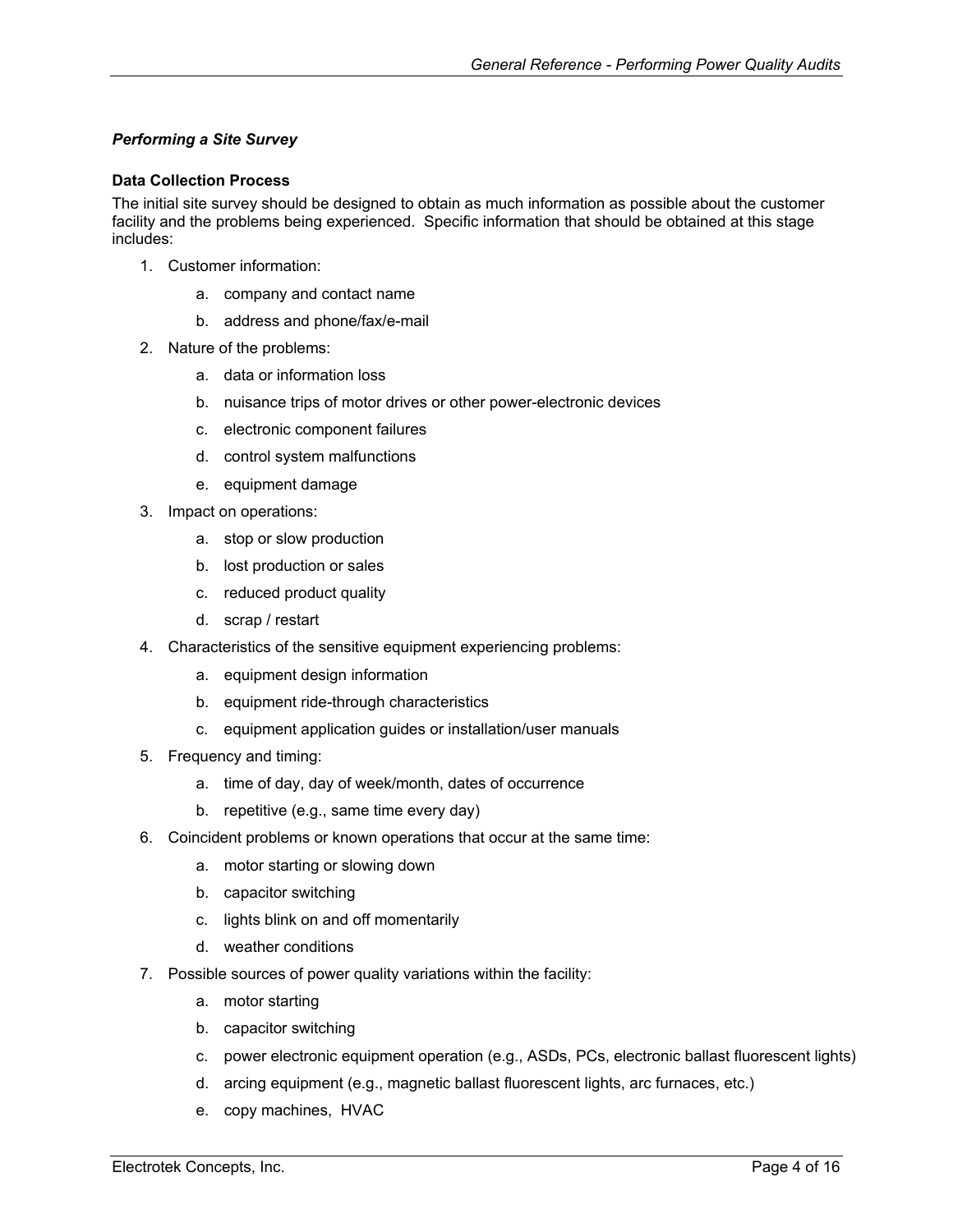- 8. Power conditioning equipment being used:
	- a. surge suppressors (e.g., TVSS, arresters, etc.)
	- b. motor-generator sets
	- c. ferroresonant transformers (also know as CVTs)
	- d. UPS systems
	- e. isolation transformers / chokes
- 9. Electrical system data:
	- a. oneline or facility wiring diagrams
	- b. transformer information (e.g., size and impedance)
	- c. load information
	- d. capacitor information (e.g., size, connection, and placement)
	- e. feeder/cable data

#### **Data Recording Process**

Once this basic data is obtained through discussions with the customer, a site survey should be performed to verify the oneline diagrams, electrical system data, wiring and grounding integrity, load levels, and basic power quality characteristics. Data forms that can be used for this initial verification of the power distribution system are provided in [Figure 1](#page-5-1) through [Figure](#page-8-1) 4.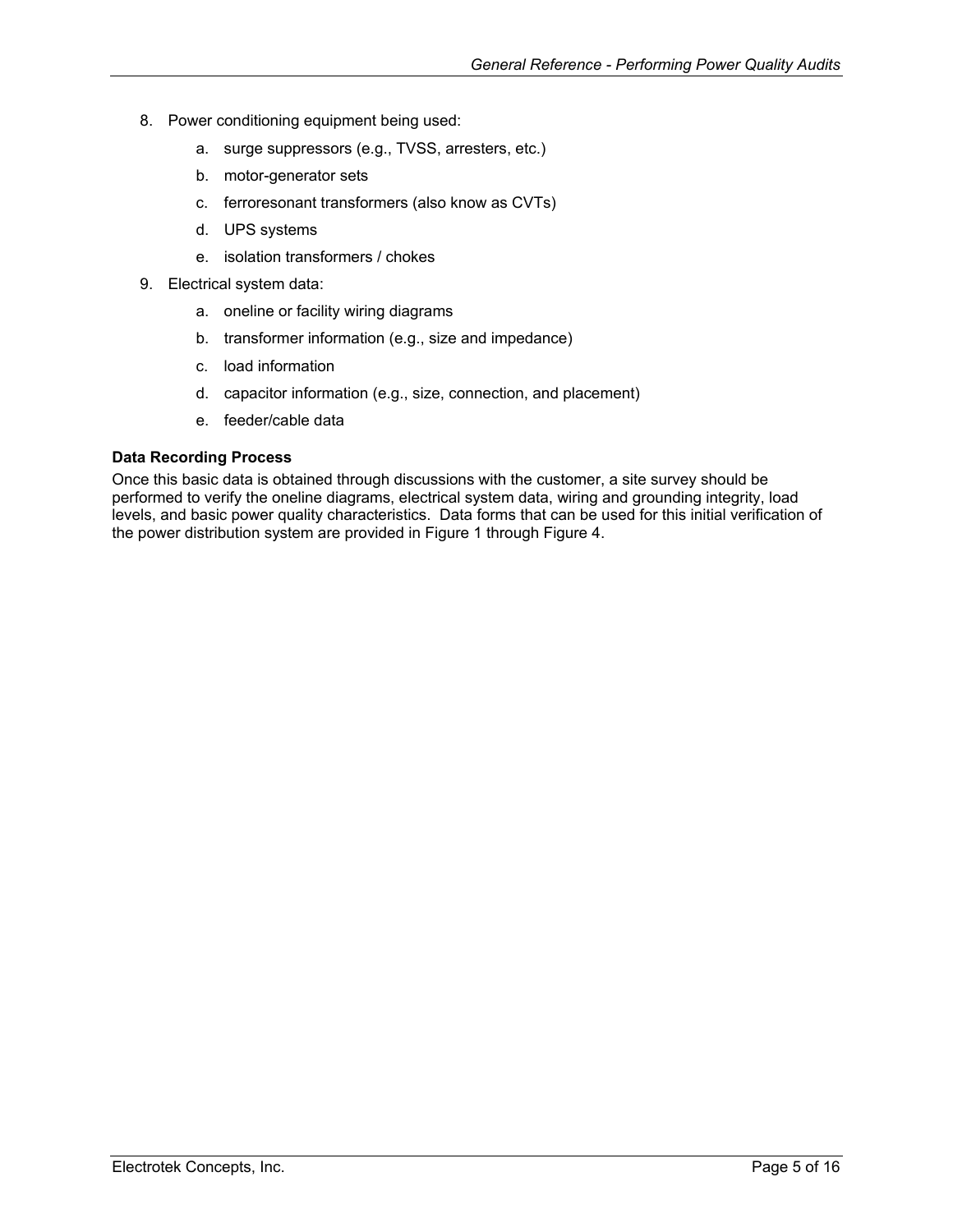<span id="page-5-0"></span>

| <b>Supply Transformer Data:</b> |                          |  |
|---------------------------------|--------------------------|--|
| Date/Recorder:                  |                          |  |
| Location:                       |                          |  |
| Manufacturer:                   |                          |  |
| Connection:                     |                          |  |
| kVA Rating:                     |                          |  |
| Primary Voltage:                |                          |  |
| Secondary Voltage:              |                          |  |
| Taps:                           |                          |  |
| Tap Position:                   |                          |  |
| <b>Measured Data:</b>           |                          |  |
| Primary Voltage:                | <b>Primary Currents:</b> |  |
| $A-B$                           | A                        |  |
| $B-C$                           | B                        |  |
| $C-A$                           | $\mathsf C$              |  |
| $A-N$                           | Neutral                  |  |
| $B-N$                           | Ground                   |  |
| $C-N$                           |                          |  |
| Phase Rotation:                 |                          |  |
| Secondary Voltages:             |                          |  |
| $A-B$                           | A                        |  |
| $B-C$                           | B                        |  |
| $C-A$                           | C                        |  |
| $A-N$                           | Neutral                  |  |
| B-N                             | Ground                   |  |
| $C-N$                           |                          |  |
| Phase Rotation:                 |                          |  |
| N-G Bond (Yes/No):              |                          |  |
| <b>Comments:</b>                |                          |  |
|                                 |                          |  |
|                                 |                          |  |
|                                 |                          |  |
|                                 |                          |  |

<span id="page-5-1"></span>**Figure 1 - Form for Recording Supply Transformer Data**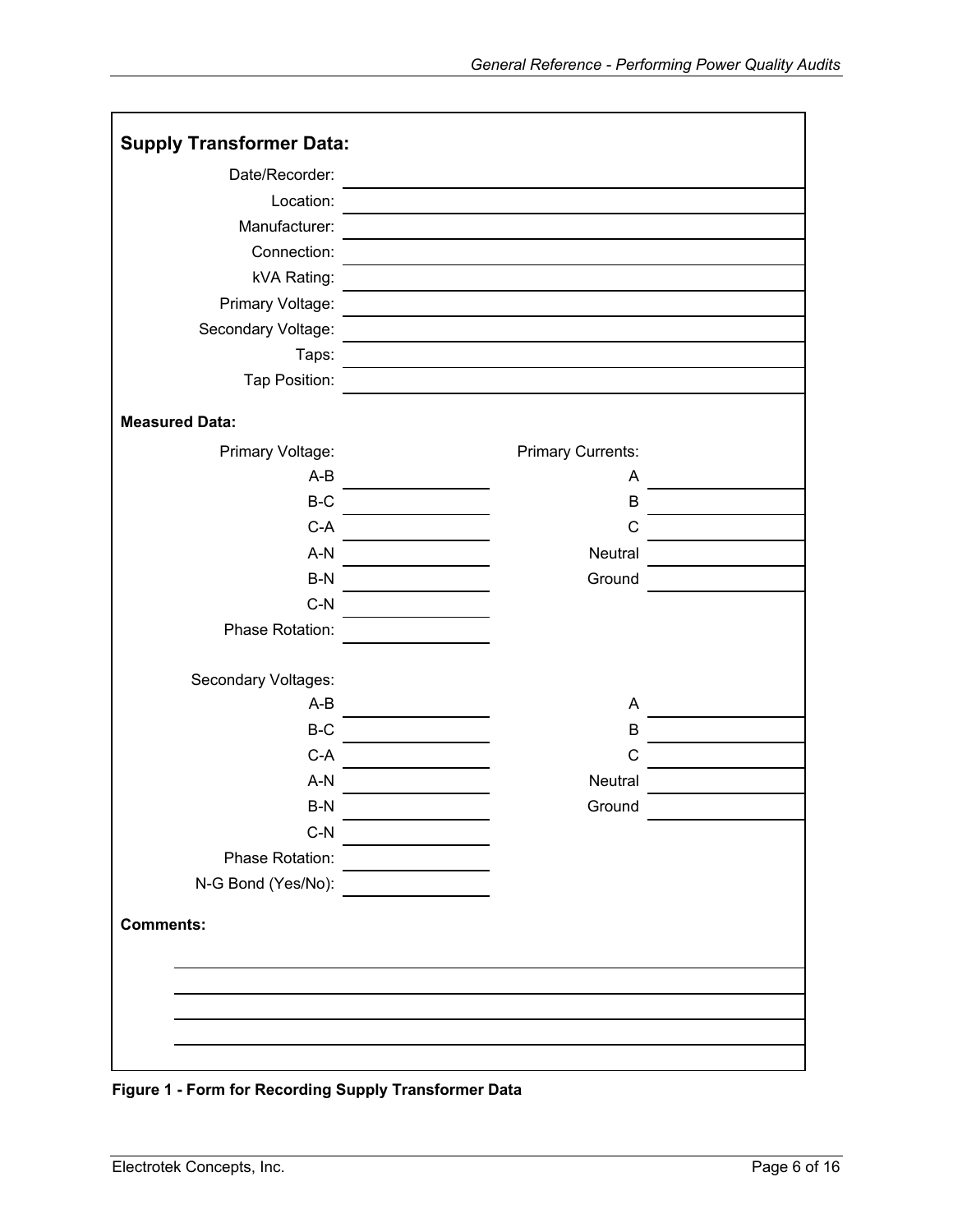<span id="page-6-0"></span>

| <b>Feeder Circuit Data:</b> |                          |  |
|-----------------------------|--------------------------|--|
| Date/Recorder:              |                          |  |
| Panel Identification:       |                          |  |
| Location:                   |                          |  |
|                             |                          |  |
| Voltage Readings:           | <b>Current Readings:</b> |  |
| $A-B$                       | A                        |  |
| $B-C$                       | $\mathsf B$              |  |
| $C-A$                       | C                        |  |
| $A-N$                       | Neutral                  |  |
| $B-N$                       | Ground                   |  |
| $C-N$                       |                          |  |
|                             | Feeder Wire Sizes:       |  |
| N-G Bond (Yes/No):          | Phase                    |  |
|                             | Neutral                  |  |
|                             | Ground                   |  |
| <b>Comments:</b>            |                          |  |
|                             |                          |  |
|                             |                          |  |
|                             |                          |  |
|                             |                          |  |
|                             |                          |  |
|                             |                          |  |
|                             |                          |  |
|                             |                          |  |
|                             |                          |  |

**Figure 2 - Form for Recording Feeder Circuit Data**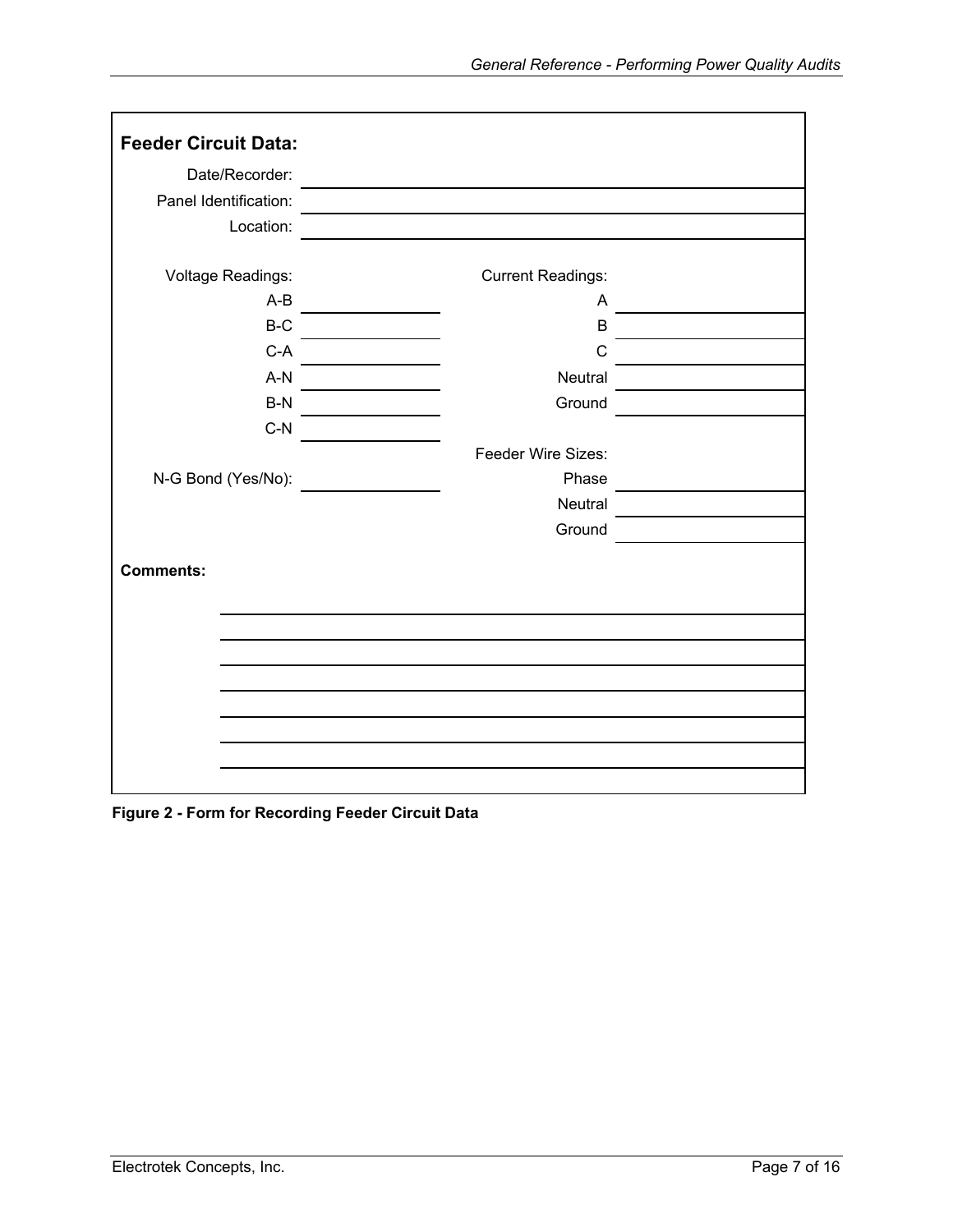<span id="page-7-0"></span>

|                       | <b>Branch Circuit Data:</b><br>Date/Recorder: |                                    |                  |                      |         |        |              |
|-----------------------|-----------------------------------------------|------------------------------------|------------------|----------------------|---------|--------|--------------|
|                       | Panel Identification:<br>Location:            |                                    |                  |                      |         |        |              |
| Circuit<br>Identifier | <b>Breaker</b>                                | Phase<br>$\boldsymbol{\mathsf{A}}$ | Phase<br>$\sf B$ | Phase<br>$\mathbf C$ | Neutral | Ground | Loads Served |
|                       |                                               |                                    |                  |                      |         |        |              |
|                       |                                               |                                    |                  |                      |         |        |              |
|                       |                                               |                                    |                  |                      |         |        |              |
|                       |                                               |                                    |                  |                      |         |        |              |
|                       |                                               |                                    |                  |                      |         |        |              |
|                       |                                               |                                    |                  |                      |         |        |              |
|                       |                                               |                                    |                  |                      |         |        |              |
|                       |                                               |                                    |                  |                      |         |        |              |
| <b>Comments:</b>      |                                               |                                    |                  |                      |         |        |              |
|                       |                                               |                                    |                  |                      |         |        |              |
|                       |                                               |                                    |                  |                      |         |        |              |
|                       |                                               |                                    |                  |                      |         |        |              |

**Figure 3 - Form for Recording Branch Circuit Data**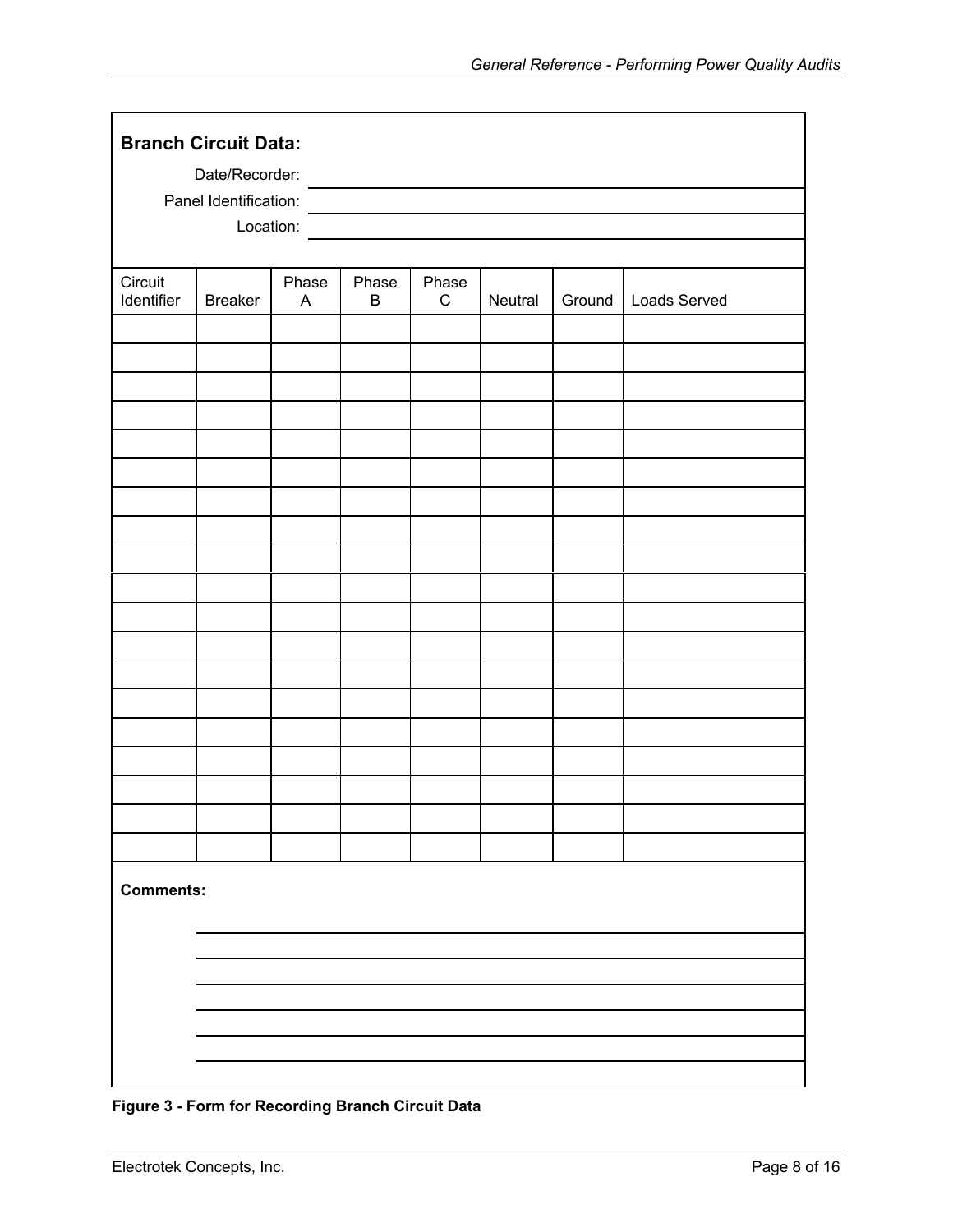<span id="page-8-0"></span>

| <b>Load Data:</b>       |                |                 |                |                 |                       |              |
|-------------------------|----------------|-----------------|----------------|-----------------|-----------------------|--------------|
| Date/Recorder:          |                |                 |                |                 |                       |              |
| Circuit Identification: |                |                 |                |                 |                       |              |
| Location:               |                |                 |                |                 |                       |              |
|                         |                |                 |                |                 |                       |              |
| Equipment<br>Location   | Volts<br>Ph-Ph | Volts<br>$Ph-N$ | Volts<br>$N-G$ | Load<br>Current | Ground<br>$\mathsf Z$ | Neutral<br>Z |
|                         |                |                 |                |                 |                       |              |
|                         |                |                 |                |                 |                       |              |
|                         |                |                 |                |                 |                       |              |
|                         |                |                 |                |                 |                       |              |
|                         |                |                 |                |                 |                       |              |
|                         |                |                 |                |                 |                       |              |
|                         |                |                 |                |                 |                       |              |
|                         |                |                 |                |                 |                       |              |
|                         |                |                 |                |                 |                       |              |
|                         |                |                 |                |                 |                       |              |
|                         |                |                 |                |                 |                       |              |
|                         |                |                 |                |                 |                       |              |
|                         |                |                 |                |                 |                       |              |
|                         |                |                 |                |                 |                       |              |
|                         |                |                 |                |                 |                       |              |
|                         |                |                 |                |                 |                       |              |
|                         |                |                 |                |                 |                       |              |
| <b>Comments:</b>        |                |                 |                |                 |                       |              |
|                         |                |                 |                |                 |                       |              |
|                         |                |                 |                |                 |                       |              |
|                         |                |                 |                |                 |                       |              |
|                         |                |                 |                |                 |                       |              |

<span id="page-8-1"></span>**Figure 4 - Form for Recording Individual Load Data**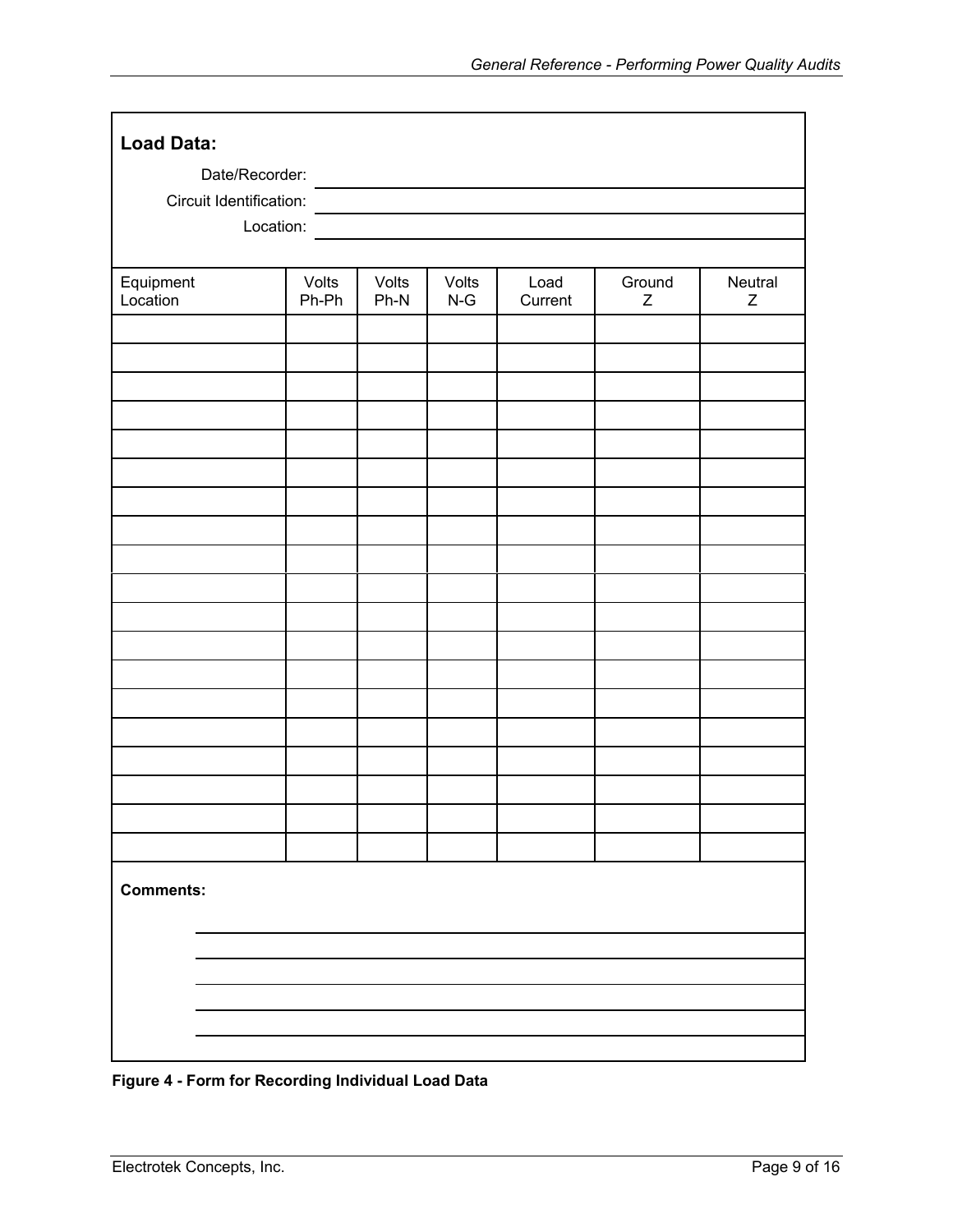#### <span id="page-9-0"></span>*Performing Wiring and Grounding Inspections*

Wiring and grounding problems are responsible for many power quality variations within customer facilities. Some electric utility engineers have estimated that 80% of all the power quality problems reported by customers are found to be due to their own wiring and grounding problems. While end-users may have a different opinion, it is commonplace for many power quality problems to be resolved by simply tightening a loose connection, removing an unnecessary ground connection, bonding ground conductors, or replacing a corroded conductor. Therefore, the first step in most power quality investigations is to evaluate the wiring and grounding practices of the facility.

Wiring and grounding problems are identified by physical inspections of wiring, connections etc.; infrared scans to identify heating that may be caused by overloaded conductors or bad connections; and measurements to characterize circuit loading and identify grounding problems. Steps for a wiring and grounding inspections include:

#### **1. Check rms voltage levels.**

#### **2. Check for extra neutral-ground bonds.**

There should be only one neutral-to-ground bond per separately derived system. This is a common problem that causes load currents to flow in the building ground system, creating the potential for serious interference problems. This can be checked by measuring the current in the green wire grounds at the service entrance or at the source of the separately derived system. These currents should be very close to zero. If any current is flowing in the ground, the source of the current should be found and corrected.

#### **3. Check for overloaded neutral conductors.**

In three-phase, four wire systems supplying single-phase electronic loads, the neutral currents can be as high as 173% of the rms phase current. This can cause overloading of the neutral conductor because the code does not require the neutral conductor to be rated for currents higher than the phase conductor. The neutral currents should be measured with a true rms meter and checked against the ampacity of the neutral conductors. This problem can be corrected by filtering the harmonics of the electronic loads, using a zig-zag transformer, reducing the load, or increasing the neutral conductor capacity.

#### **4. Checking grounding electrode system.**

The grounding electrode system consists of all the grounded elements of the building that are bonded together to form a grounding system. This can include ground rods, metal water pipe, building steel, concrete-encased electrodes, a ground ring, etc. All of these things should be bonded together to form the best equipotential reference for equipment in the building as possible. It is not advisable to have separate, isolated ground rods for individual equipment in the facility. If a separate ground rod is driven for equipment, it should be bonded with the overall building grounding electrode system. Guidelines for the grounding electrode conductor are provided in [Table](#page-10-1) 1.

#### **5. Check isolated ground receptacle wiring.**

Isolated ground receptacles are a good way to provide a separate, clean ground for sensitive equipment. These receptacles require a separate ground wire in addition to the safety ground. The isolated ground is insulated from the case of the receptacle and should go back to the ground of the separately derived system, where it is tied in to the building grounding electrode system.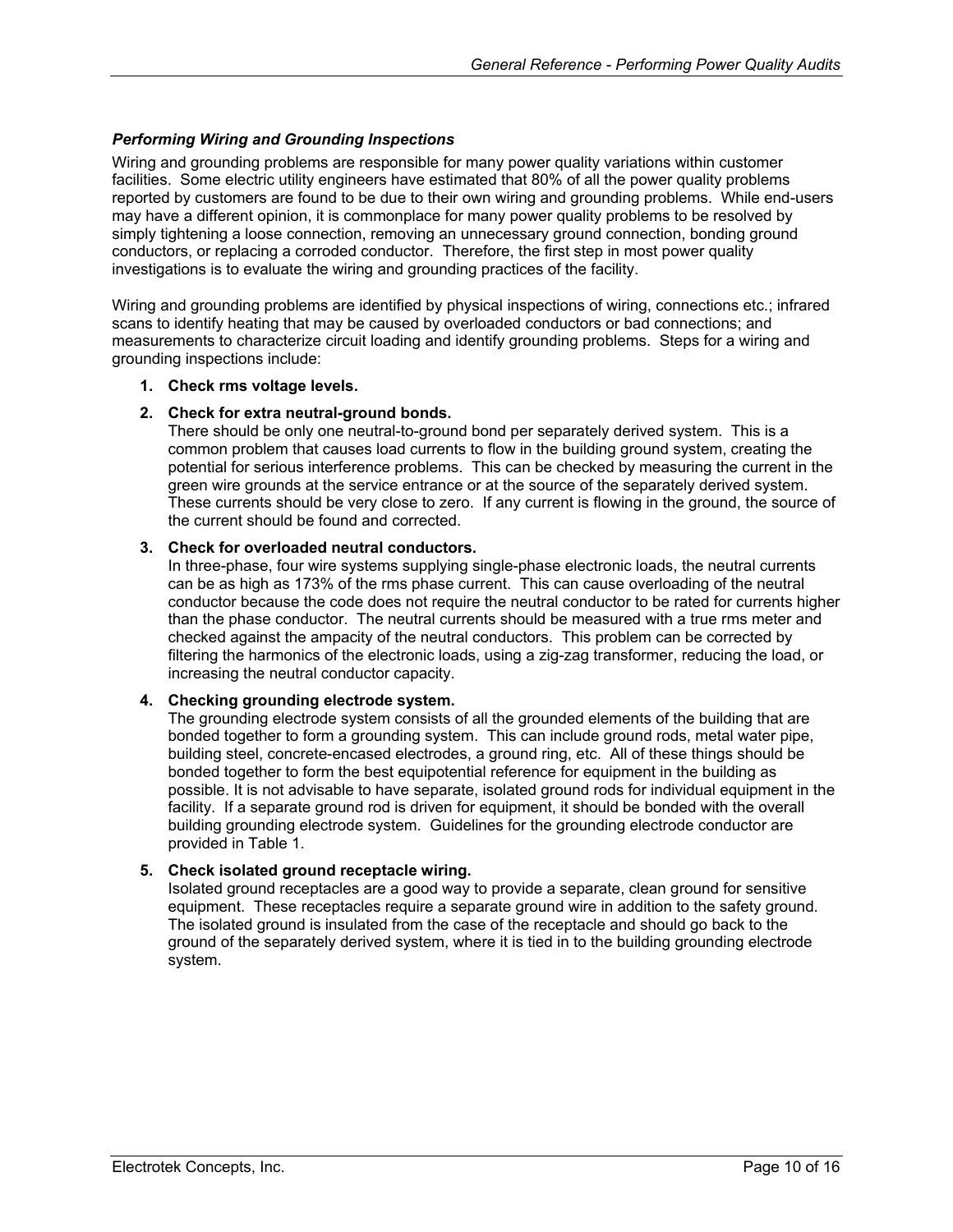| <b>Size of Largest Service Entrance Conductor</b><br>or Equivalent Area for Parallel Conductors |                                     | <b>Size of Grounding</b><br><b>Electrode Conductor</b> |                                        |  |
|-------------------------------------------------------------------------------------------------|-------------------------------------|--------------------------------------------------------|----------------------------------------|--|
| Copper                                                                                          | Aluminum or<br>Copper-Clad Aluminum | Copper                                                 | Aluminum or<br>Copper-Clad<br>Aluminum |  |
| 2 or smaller                                                                                    | 0 or smaller                        | 8                                                      | 6                                      |  |
| 1 or 0                                                                                          | $2/0$ or $3/0$                      | 6                                                      | 4                                      |  |
| $2/0$ or $3/0$                                                                                  | 4/0 or 250 MCM                      | 4                                                      | $\overline{2}$                         |  |
| Over 3/0 thru 350 MCM                                                                           | Over 250 MCM thru 500 MCM           | 2                                                      | 0                                      |  |
| Over 350 MCM thru 600 MCM                                                                       | Over 500 MCM thru 900 MCM           | 0                                                      | 3/0                                    |  |
| Over 600 MCM thru 1100 MCM                                                                      | Over 900 MCM thru 1750 MCM          | 2/0                                                    | 4/0                                    |  |
| Over 1100 MCM                                                                                   | Over 1750 MCM                       | 3/0                                                    | <b>250 MCM</b>                         |  |

#### <span id="page-10-1"></span><span id="page-10-0"></span>**Table 1 - Grounding Electrode Conductor for AC Systems**

#### **6. Check overall circuit layouts.**

Are sensitive equipment loads on separate circuits from disturbing loads? Loads that are switched or that have power electronic components can create transient disturbances that can impact the operation of some sensitive equipment. Loads like switched motors, copiers, laser printers, elevators, etc. should be on separate circuits from sensitive equipment. The separate circuits provide isolation for high frequency transients and a clean ground reference for the sensitive loads.

#### **7. Check for use of separately derived systems.**

Separately derived systems permit the bonding of the ground and neutral. In circuits with significant neutral currents (e.g., single-phase electronic loads), a significant neutral-to-ground voltage will build up if there is a significant length between the loads and the supplying transformer. Using an isolation transformer close to the loads minimizes the neutral-to-ground voltage and provides isolation for transient overvoltages.

#### **8. Check for ground loops.**

Ground loops are probably the most common cause of interference in network systems and the most common problems with multi-port devices in general. Multi-port devices have more than one type of interface. For instance, a television has a power input and a cable input; a computer has a power input and a phone input for the modem and a network input for a LAN. All of these ports require a ground reference. This multiple ground reference scenario creates the potential for serious ground loop problems.

Ground loop problems are best avoided by making sure all equipment that is tied together through other ports (e.g., on a LAN) has the same ground reference. This means that all the equipment is part of the same separately derived system.

#### **9. Apply protection to data/communication lines if there is ground loop potential.**

Sometimes, the ground loop problem described above cannot be avoided. In these cases, protection for data circuits, communication circuits, etc. should be applied. Optical coupling provides the most isolation and prevents the ground loops completely. Where ground loop problems exist, data lines should be protected with baluns, ferrite cores, or data line surge protectors.

A data form that can be used for recording the power distribution and grounding information is provided in [Figure](#page-11-1) 5.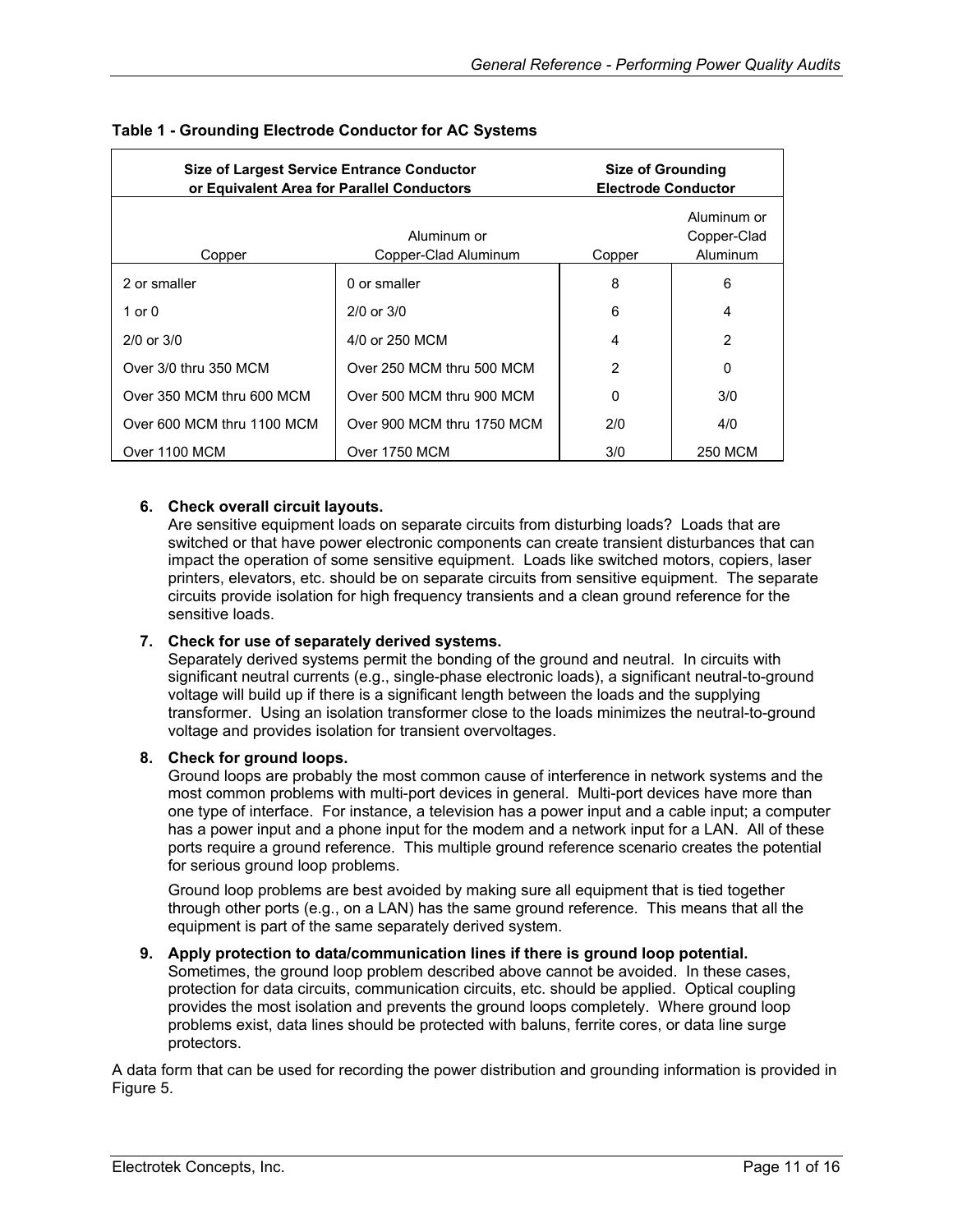<span id="page-11-0"></span>

| Date/Recorder:                            |             |        |     |                 |
|-------------------------------------------|-------------|--------|-----|-----------------|
| Panel Identification:                     |             |        |     |                 |
| Location:                                 |             |        |     |                 |
| Manufacturer/Model:                       |             |        |     |                 |
| <b>Total Poles/Amperes:</b>               |             |        |     |                 |
| Main Disc. (Yes/No):                      |             |        |     |                 |
| <b>Total Branch Circuits:</b>             | 1 Pole      | 2 Pole |     | 3 Pole          |
| <b>Feeder Description:</b>                |             |        |     |                 |
| <b>Phase Conductors:</b>                  | Size        | Color  |     | Copper (Yes/No) |
| Neutral Conductor:                        | Size        | Color  |     | Copper (Yes/No) |
| <b>Ground Conductor:</b>                  | <b>Size</b> | Color  |     | Copper (Yes/No) |
| <b>Neutral Bus:</b>                       |             |        |     |                 |
| Isolated Neutral Bus Installed?           |             |        | Yes | <b>No</b>       |
| <b>Total Number of Neutral Conductors</b> |             |        |     |                 |
| Ground Bus:                               |             |        |     |                 |
| Isolated Ground Bus Installed?            |             |        | Yes | <b>No</b>       |
| Insulated Main Grounding Conductor?       |             |        | Yes | <b>No</b>       |
| <b>Conduit Main Grounding Conductor?</b>  |             |        | Yes | <b>No</b>       |
| Secondary Grounding Conductor?            |             |        | Yes | No              |
| <b>Total Number of Ground Conductors</b>  |             |        |     |                 |
| Panel Status:                             |             |        |     |                 |
| Minimum NEC Working Clearance?            |             |        | Yes | <b>No</b>       |
| <b>Branch Circuits Correctly Labeled?</b> |             |        | Yes | No              |
| Panel Name and Feeder Displayed?          |             |        | Yes | No              |
| Panel Hardware Working Correctly?         |             |        | Yes | No              |
| All Wiring Freely Accessible?             |             |        | Yes | No              |
| Abandoned Wiring in Panel?                |             |        | Yes | No              |
| All Connections Checked and Tight?        |             |        | Yes | No              |
| <b>Comments:</b>                          |             |        |     |                 |
|                                           |             |        |     |                 |
|                                           |             |        |     |                 |
|                                           |             |        |     |                 |

<span id="page-11-1"></span>**Figure 5 - Form for Recording Power Distribution and Grounding Data**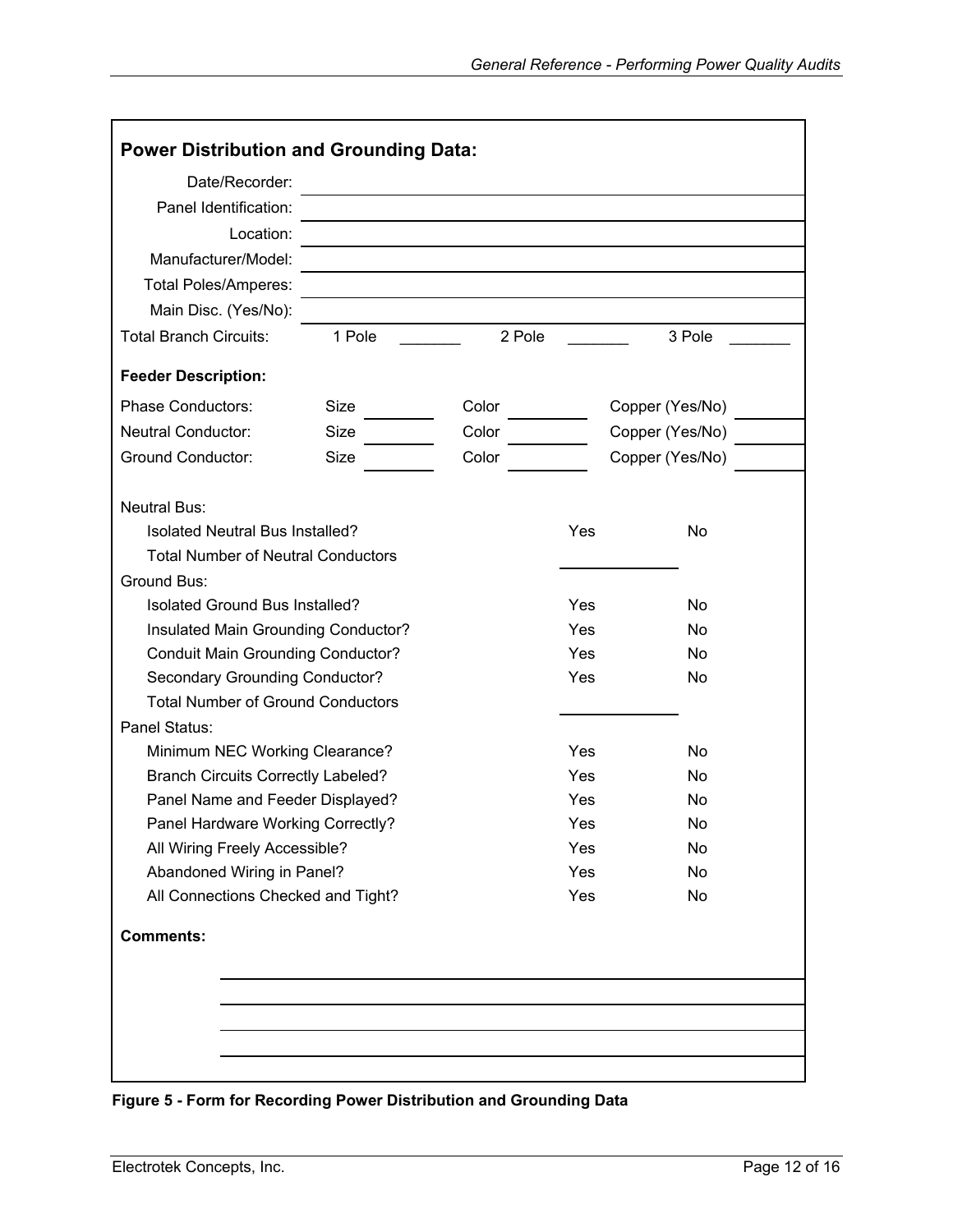#### <span id="page-12-0"></span>**Problems with Conductors and Connectors**

The first things to look for when inspecting the service entrance, panel boards, and equipment wiring during a site survey are problems with conductors or connections. A bad connection (faulty, loose, or resistive connection) will result in heating, possible arcing, and burning of insulation. [Table 2](#page-12-1)  summarizes some of the wiring problems that can be uncovered during a site survey.

<span id="page-12-1"></span>

| Table 2 - Problems with Conductors and Connectors |  |  |  |  |  |  |  |
|---------------------------------------------------|--|--|--|--|--|--|--|
|---------------------------------------------------|--|--|--|--|--|--|--|

| <b>Noted Problem</b>                                         | <b>Possible Cause</b>                                              |
|--------------------------------------------------------------|--------------------------------------------------------------------|
| Burnt smell at the panel, junction box, or load<br>equipment | Faulted conductor, bad connection, arcing, or<br>overloaded wiring |
| Panel or junction box is warm to the touch                   | Faulty circuit breaker or bad connection                           |
| Buzzing (corona effect)                                      | Arcing                                                             |
| Scorched insulation                                          | Overloaded wiring, faulted conductor, or bad<br>connection         |
| No voltage at load equipment                                 | Tripped breaker, bad connection, or faulted<br>conductor           |
| Intermittent voltage at the load equipment                   | Bad connection or arcing                                           |
| Scorched panel or junction box                               | Bad connection, faulted conductor                                  |

#### **Missing Safety Ground**

If the safety ground is missing, a fault in the equipment from the phase conductor to the enclosure results in line potential on the exposed surfaces of the equipment. No breakers will trip and a hazardous situation results.

#### **Multiple Neutral to Ground Connections**

Unless there is a separately derived system, the only neutral to ground bond should be at the service entrance. The neutral and ground should be kept separate at all panel boards and junction boxes. Double neutral-to-ground bonds result in parallel paths for the load return current where one of the paths becomes the ground circuit. This can cause misoperation of protective devices. In addition, during a fault condition, the fault current will split between the ground and the neutral that could prevent proper operation of protective devices (a serious safety concern). This is a direct violation of the NEC.

#### **Ungrounded Equipment**

Isolated grounds are sometimes used due to the perceived notion of obtaining a clean ground. Procedures which involve an illegal insulating bushing in the power source conduit and replacing the prescribed equipment grounding conductor with one to an Isolated Dedicated Computer Ground are dangerous, violate code, and are unlikely to solve noise problems.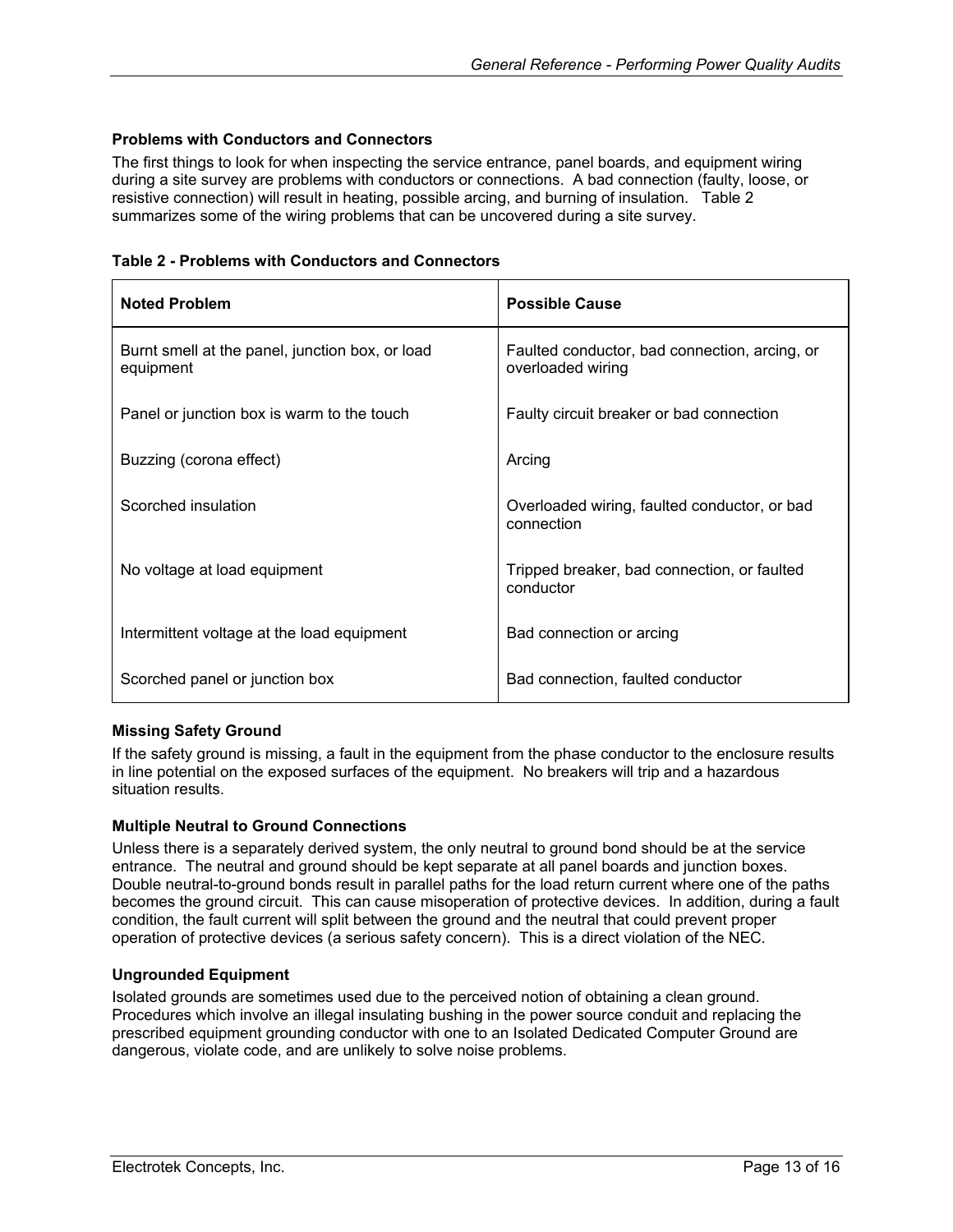#### <span id="page-13-0"></span>**Additional Ground Rods**

Ground rods for a facility should be part of a grounding system, connected where all the building grounding electrodes are bonded together. Multiple ground rods can be bused together at the service entrance to reduce the overall ground resistance. Isolated grounds can be used for sensitive equipment, as described previously. However, these should not include isolated ground rods to establish a new ground reference for the equipment. The most important problem with additional ground rods is that they create additional paths for lightning stroke currents to flow. With the ground rod at the service entrance, any lightning stroke current reaching the facility goes to ground at the service entrance and the ground potential of the whole facility rises together. With additional ground rods, a portion of the lightning stroke current will flow on the building wiring to reach the additional ground rods. This creates a possible transient voltage problem for equipment and a possible overload problem for the conductors.

#### **Ground Loops**

Ground loops are one of the most important grounding problems in many commercial and industrial environments that include data processing and communication equipment. If two devices are grounded via different paths and a communication cable between the devices provides another ground connection between them, a ground loop results. Slightly different potentials in the two power system grounds can cause circulating currents in this ground loop. Because the communication signal levels can be quite low (e.g., five volts), very low magnitudes of circulating current can cause serious noise problems. The best solution to this problem is to use optical couplers in the communication lines, thereby eliminating the ground loop.

#### **Insufficient Neutral Conductor**

Switched-mode power supplies and fluorescent lighting with electronic ballasts are becoming increasingly prevalent in commercial facilities. The high harmonic currents produced by these loads can have a very important impact on the required neutral conductor rating for the supply circuits. The most important harmonic component in these load currents is the third. Third harmonic currents in a balanced system appear in the zero sequence circuit. This means that third harmonic currents from three single phase loads will add in the neutral, rather than cancel as is the case for the 60 Hz current. In typical commercial buildings with a diversity of switch-mode power supply loads, the neutral current is typically in the range 140%-170% of the fundamental frequency phase current magnitude. CBEMA has recognized this concern and has prepared a brief to alert the industry to problems caused by harmonics from computer power supplies.

#### *Preparing an Audit Report*

The result of a power quality audit is often a formal written report to a customer. The report may be as simple as a one or two page summary letter, or as detailed as a multi-section report. A standardized format for writing audit reports is recommended. In addition, since power quality is very technical and often confusing for a non-technical person, the report should be presented in easily understood language and organization. A suggested outline for an audit report includes the following sections:

- − Executive Summary
	- o Description of the Problem
	- o Objectives of the Investigation
	- o Important Conclusions and Recommendations
- − System Description
	- o Overview of the Utility Supply System
	- o Overview of the Customer System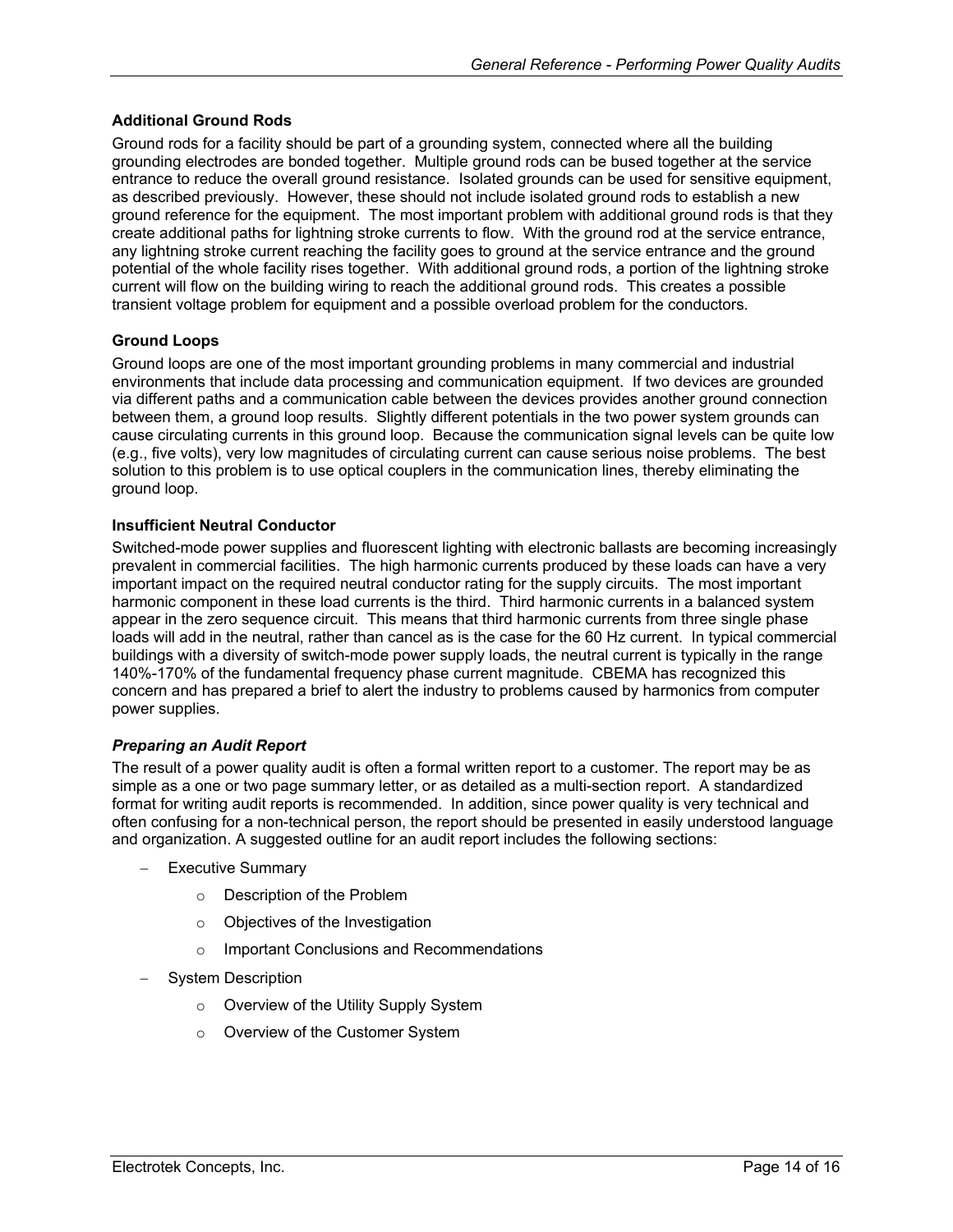- − Engineering Analysis Summary
	- Power Quality Concerns and Related Symptoms Evaluated in the Report
	- o Summary of Computer Simulation Results (if applicable)
	- o Mitigation Alternatives
	- o Economic Analysis (cost/benefit)
- − Monitoring Results Summary
	- o Monitoring Period
	- o System Voltage Performance
	- o Summary Harmonic Distortion Levels
	- o Summary of Voltage Sags and Interruptions
	- o Summary of Transient Overvoltages
	- o Discussion of Major Events
- − Appendices
	- o Glossary of Terms

The *Executive Summary* section should acknowledge that the utility or company is interested in helping the customer use electricity without problem, and is pleased to assist the customer in that pursuit. This section should provide a brief history of the events leading up to the audit work, and a description of all work that was done. Include any information that helps the reader understand the purpose and use of the audit report.

The *Important Conclusions and Recommendations* subsection may be organized by each conclusion drawn from the engineering and monitoring effort. In this structure, the rationale for each conclusion is stated and a specific recommendation is made. Each conclusion should state the cause of the problem, and its relative impact and importance to the customer. Recommendations should be described completely and leave no ambiguity about what actions should be undertaken.

The *System Description* section should include an overview of both the utility and customer systems, including all power system data collected during the investigation. Oneline or facility wiring diagrams should be included where appropriate.

The *Engineering Analysis Summary* section should present exactly what was found in each step of the diagnostic process. For example, what types of power quality problems or disturbances were found, and where. Include specific information to help the reader understand what was done. Photos and references to specific points on wiring diagrams or facility layouts are helpful. This section is also a good place to discuss the estimates made by facility personnel of the actual or estimated cost associated with each identified problem. This information is valuable in establishing a cost/benefit analysis for the customer and demonstrating the value of problem mitigation. This is particularly true if the solution to a specific problem involves the outlay of capital funds.

The *Monitoring Results Summary* section should include summary results for the relevant steady-state and disturbance quantities.

The *Appendices* section(s) should include supplemental information such as a glossary of terms and detailed monitoring results.